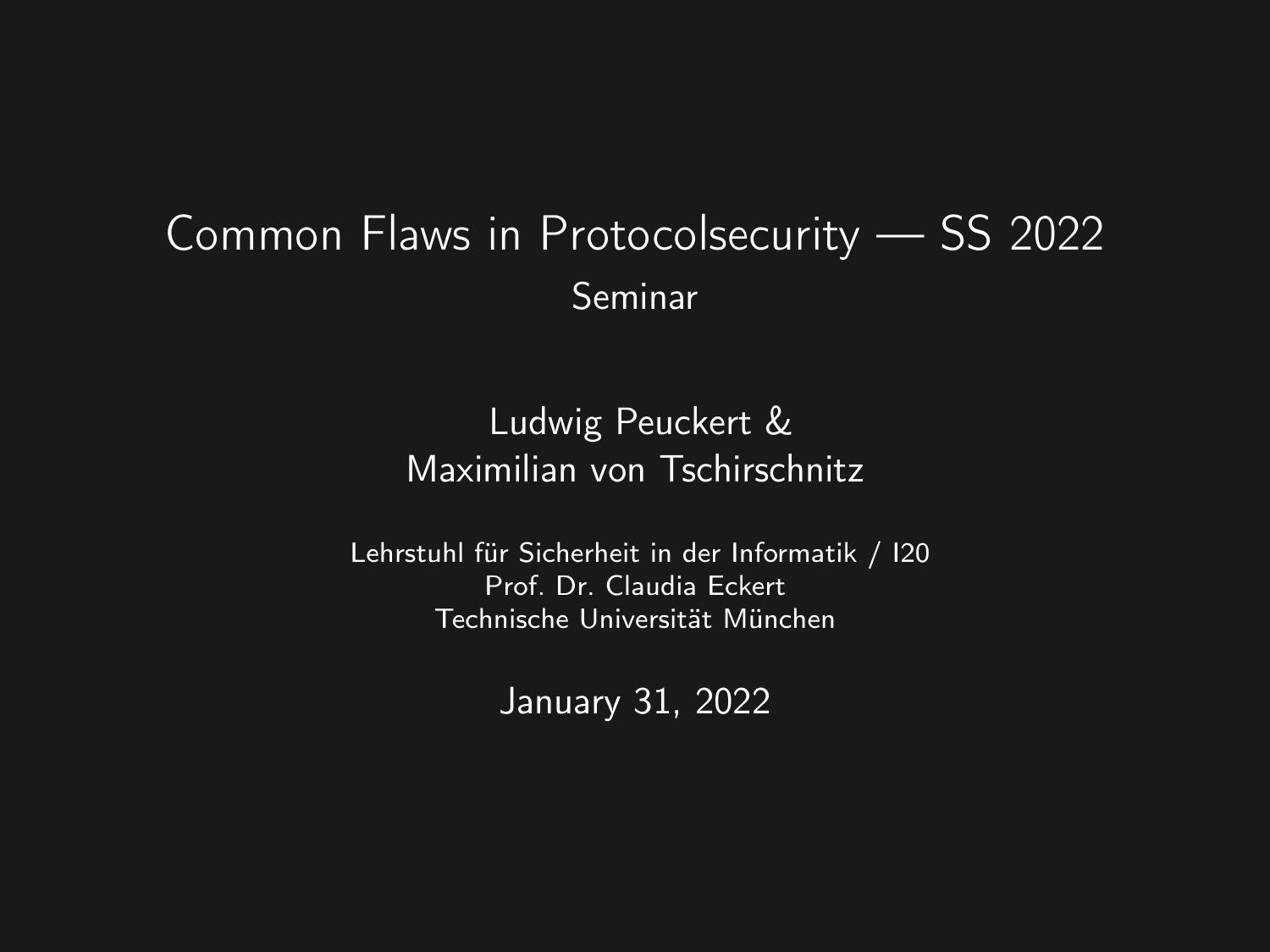## What is this seminar about?

▶ **Design flaws** in communication protocols ▶ Mitigations, Fuzzing, Verification, Code Generation ▶ Lessons learned: Effect on later protocol generations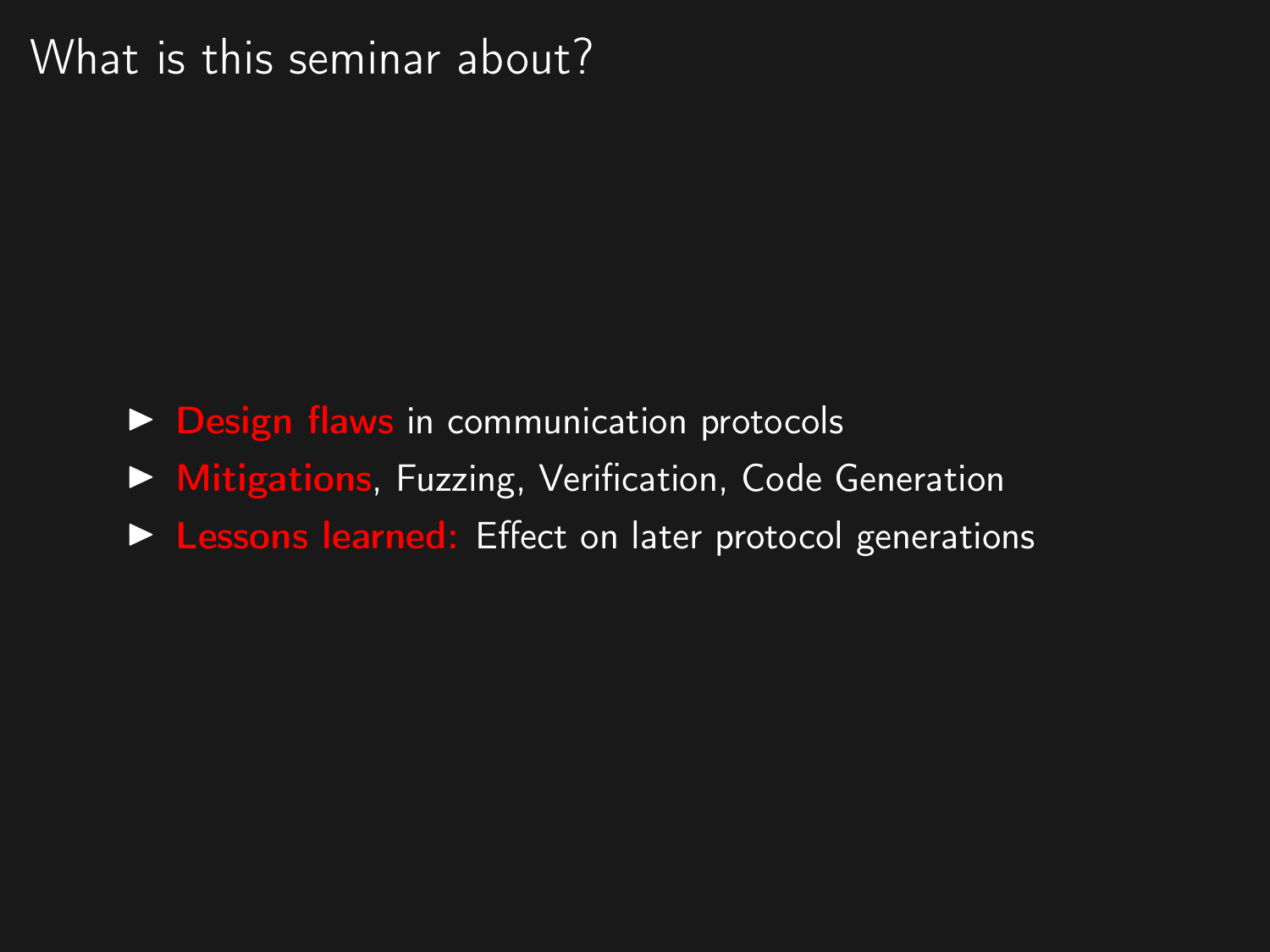#### Process

- ▶ Phase I: Select a topic
- ▶ Phase II: Find literature
- ▶ Phase III: Do your reading / experiments / programming
- ▶ Phase IV: Writing phase I
- ▶ Phase **V**: Peer review
- ▶ Phase **VI: Writing** phase II
- ▶ Phase **VII**: Final talks

Exact schedule will be published once list of participants is known.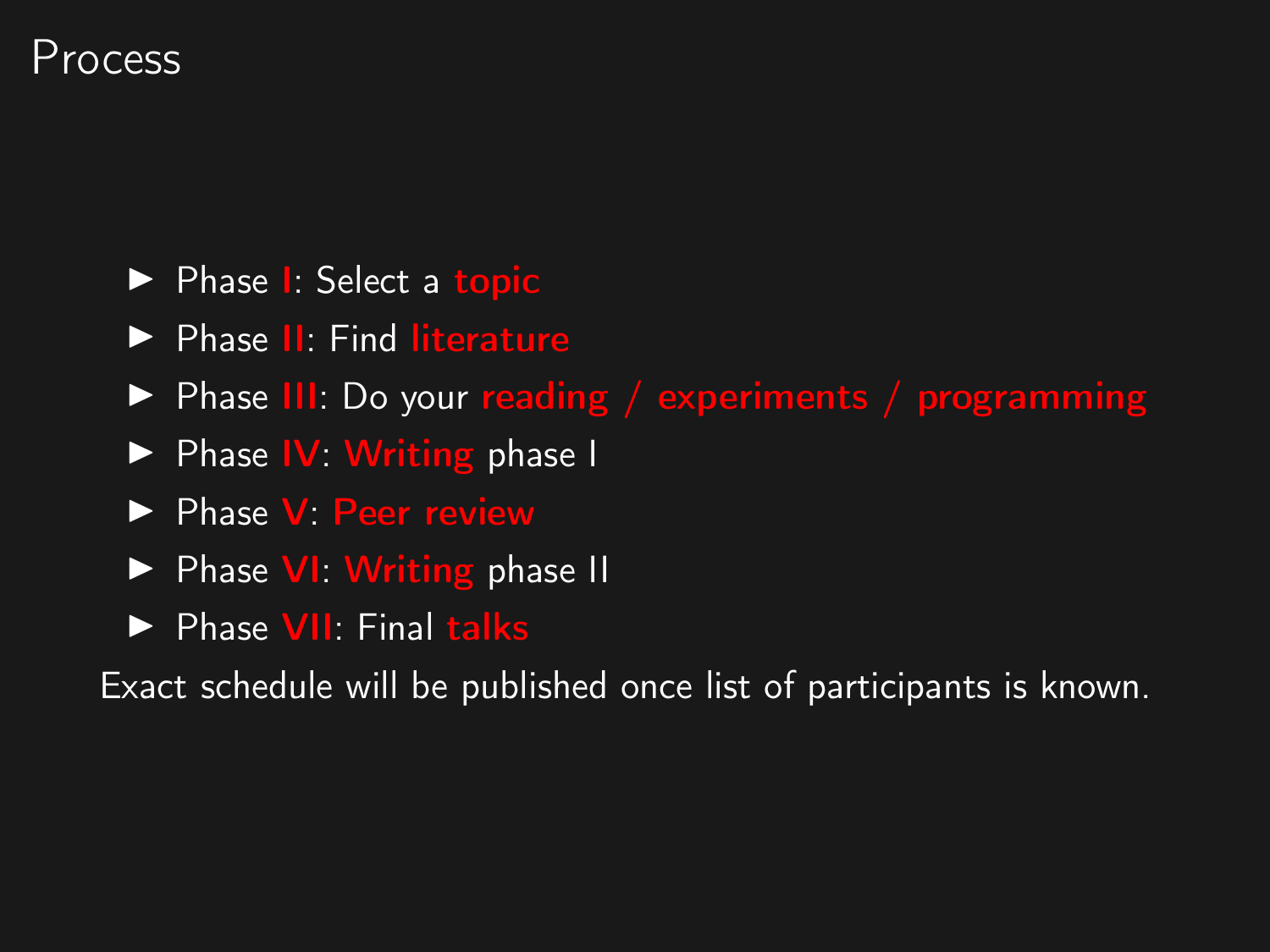#### Phase I

- 1. We will provide you with a list of our topics of interest
- 2. You will choose / propose your own topic and either:
	- $\triangleright$  Work out the crucial designflaw
	- ▶ Elaborate on mitigations and impact on protocolsecurity
	- ▶ Reproduce the results of an exisiting conference paper
	- ▶ Create your own Systematization of Knowledge (SoK) paper
- 3. In all cases, you will put your work into context of exisiting literature
	- ▶ e.g at Usenix Security Symposium, S&P, ACM CCS, NDSS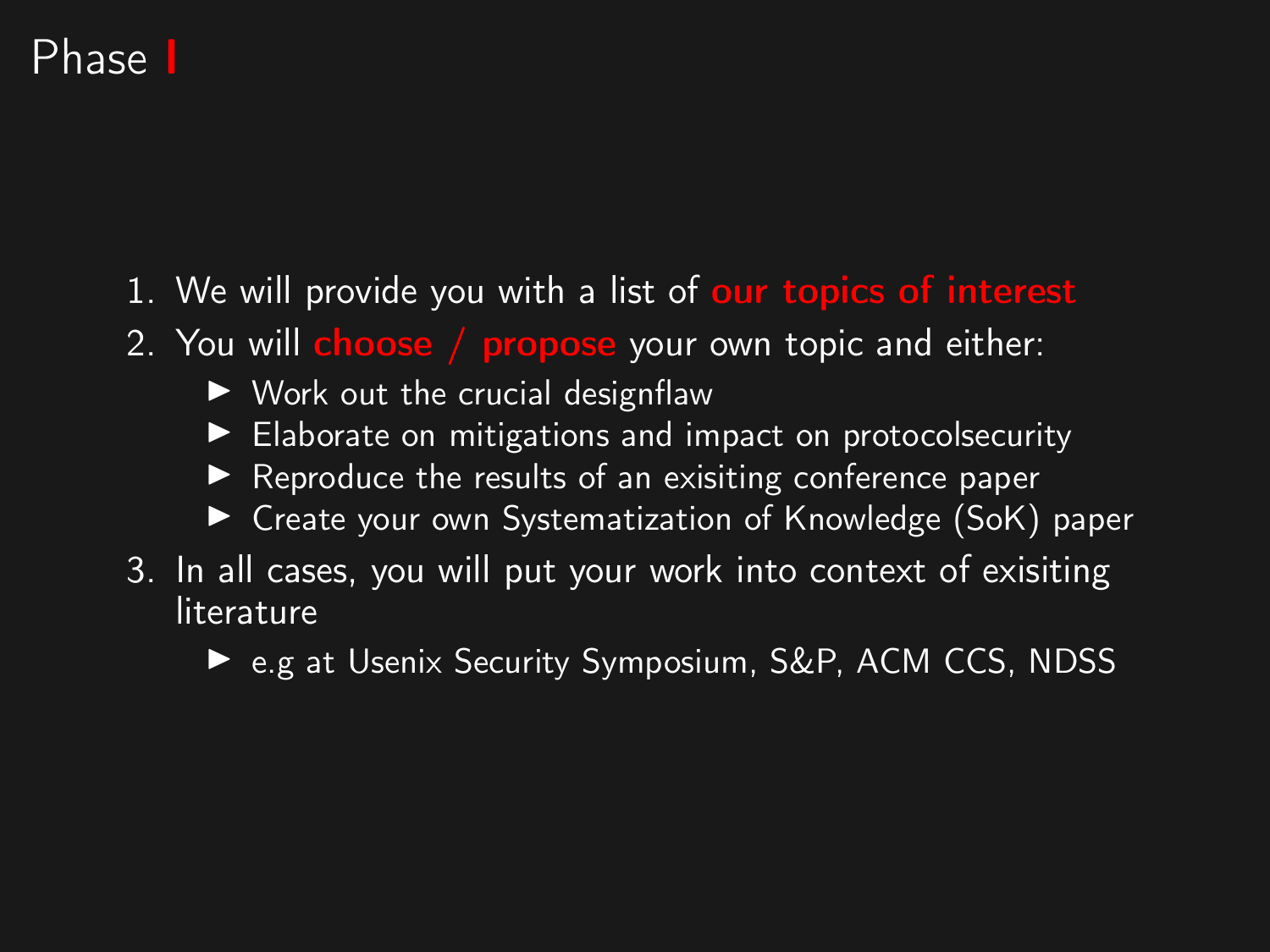## Our Topics of Interest

- ▶ Specific Attacks (e.g. Downgrade, Replay)
- ▶ Implementation Specific Bugs (e.g., Heartbleed, Ping of Death)
- ▶ Trust Establishment Design Principles (PKI, Web of Trust, TLS)
- ▶ Formal Verification for Protocols
- ▶ Automatic Code Generation/Validation from Specification
- ▶ **Or:** Provide us with your own topic proposal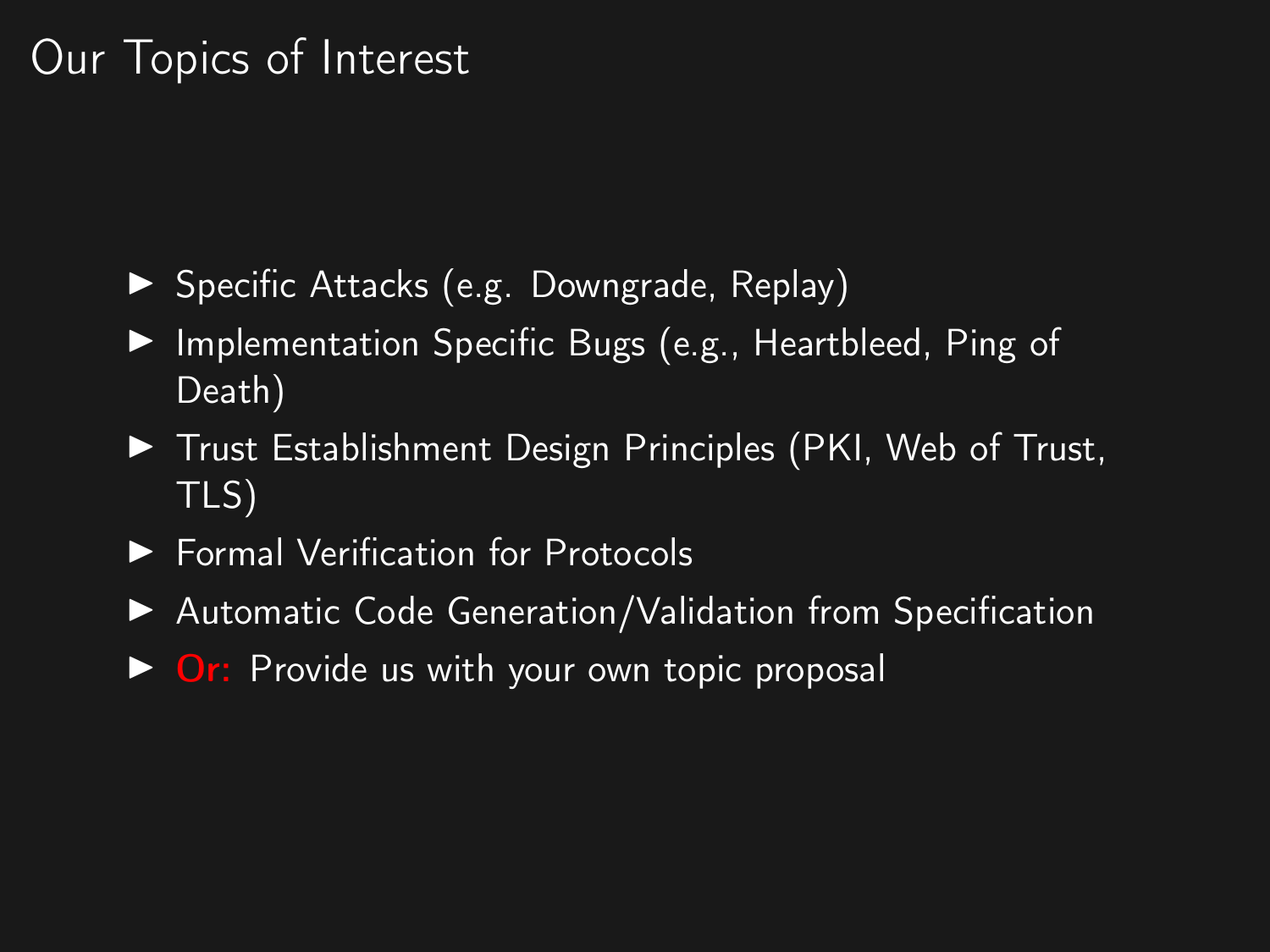### Registration

- $\triangleright$  Registration using the **matching system**
- $\triangleright$  No letter of motivation
- ▶ approx. 16 slots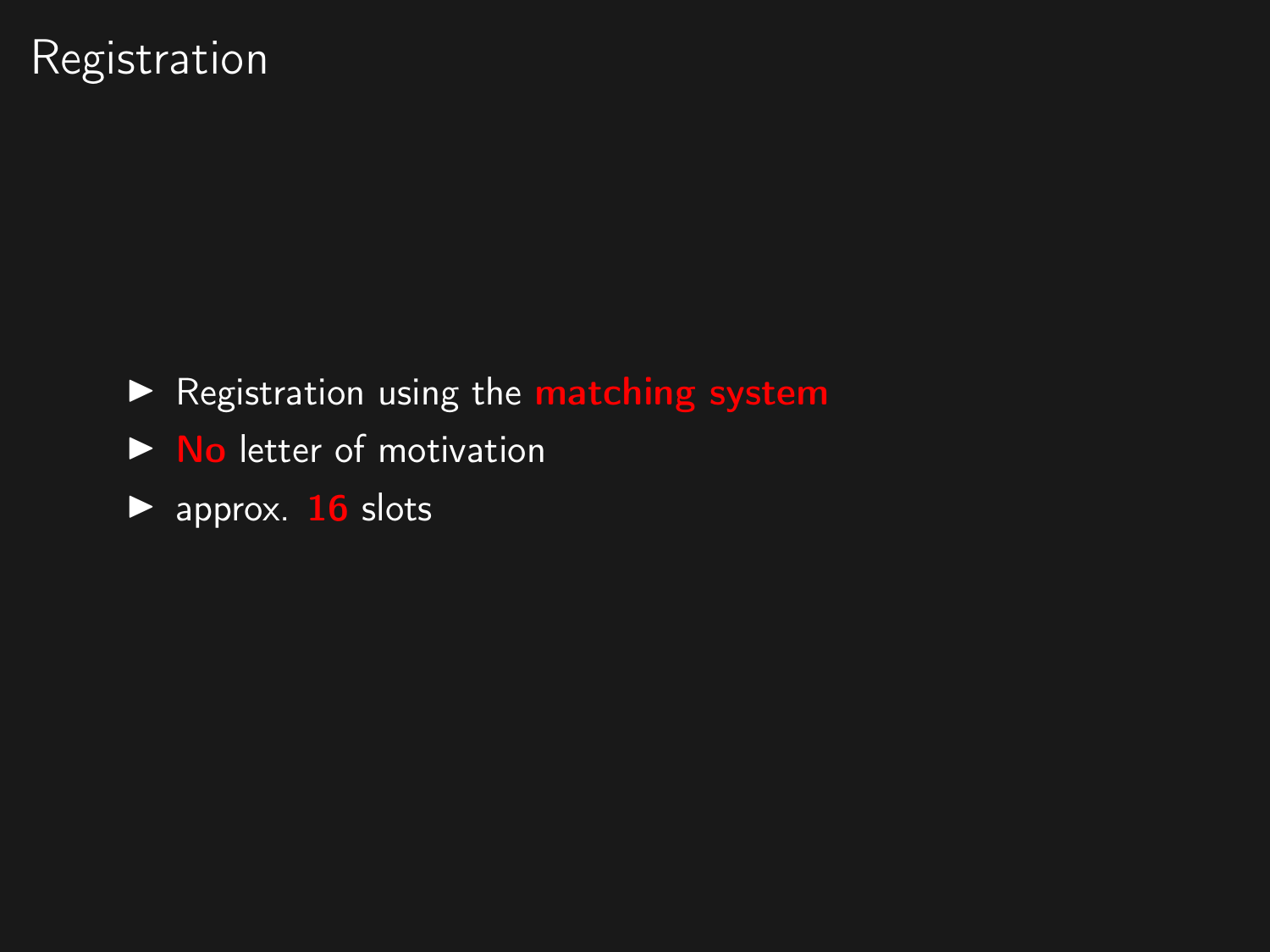Time and Place

When? We pick the slot  $(1)$  with the least collisions ○2 most comfortabel for you

Talks at the end of the semester Where?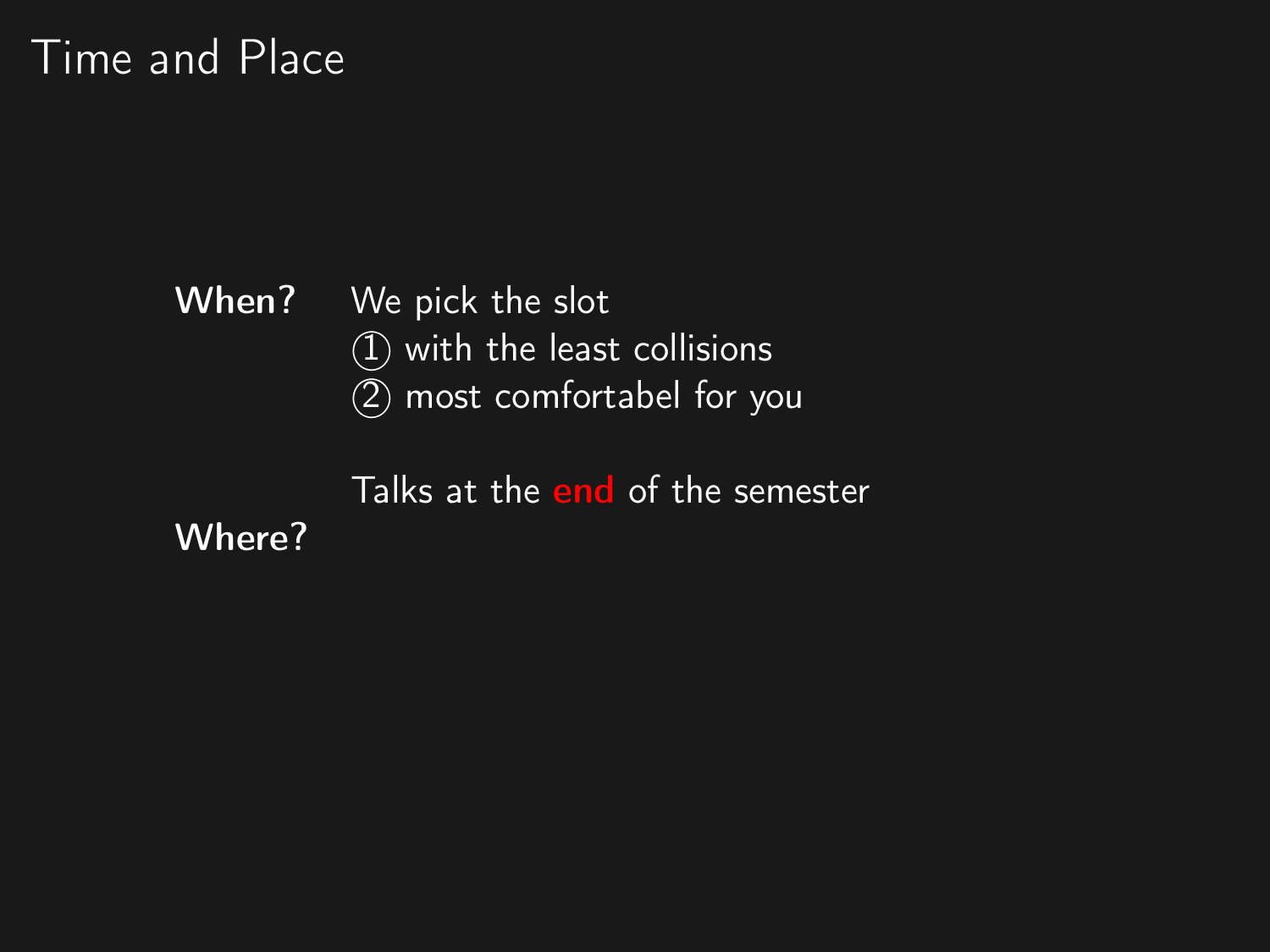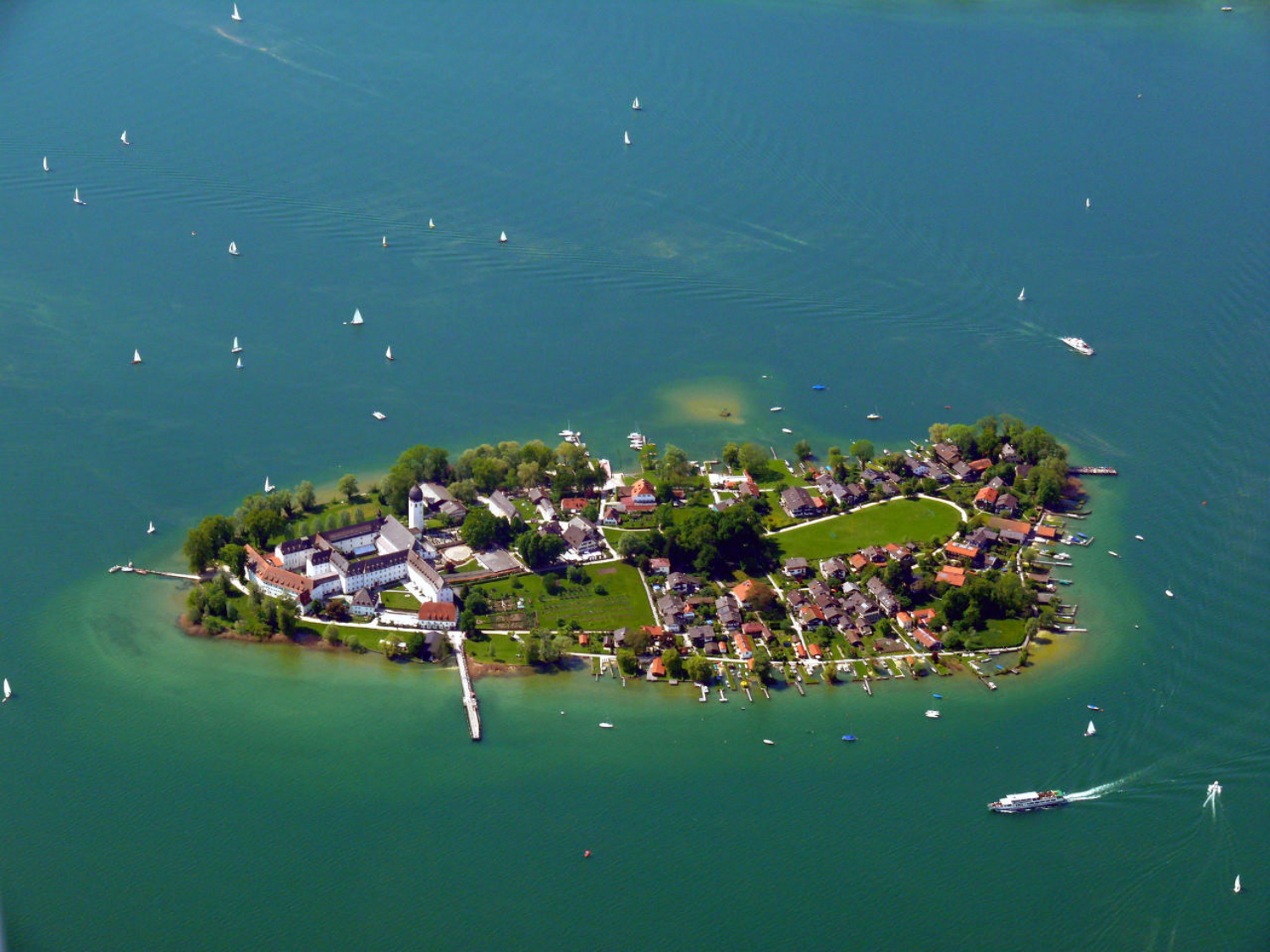#### Time and Place

When? We pick the slot  $(1)$  with the least collisions ○2 most comfortabel for you

Talks at the **end** of the semester

Where? Seminartagungsstätte Frauenchiemsee Disclaimer: Only if participants show interest! Fallback: On-campus conference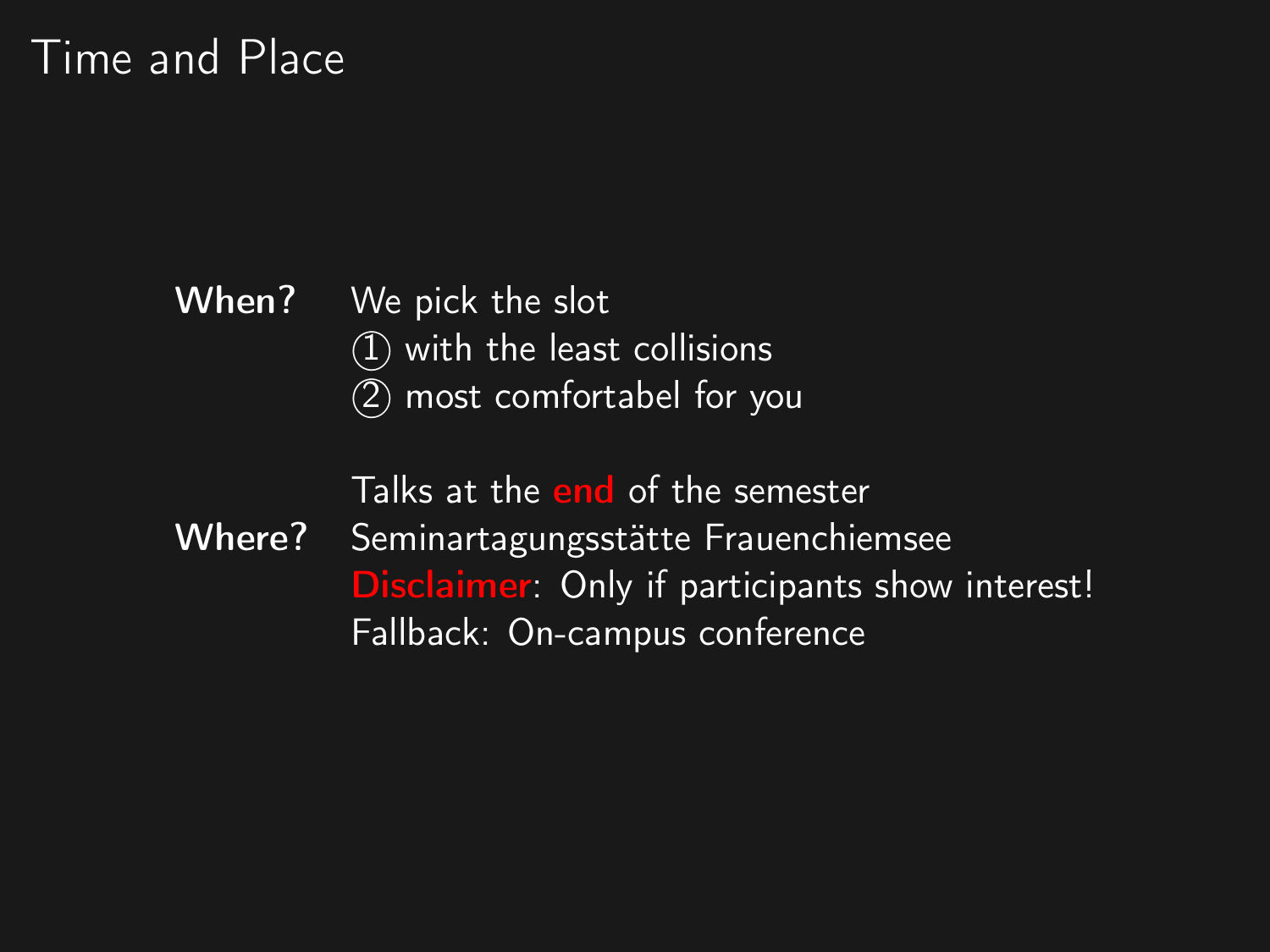## Grading

#### 40 % Final Paper (Content, Style, Language, Scope, ...)

- 10 % Practical application (depends on topic)
- 10 % Review
- 30 % Presentation (Content, Style, Timeliness, ...)
- 10 % Discussion

Σ 100 % Total